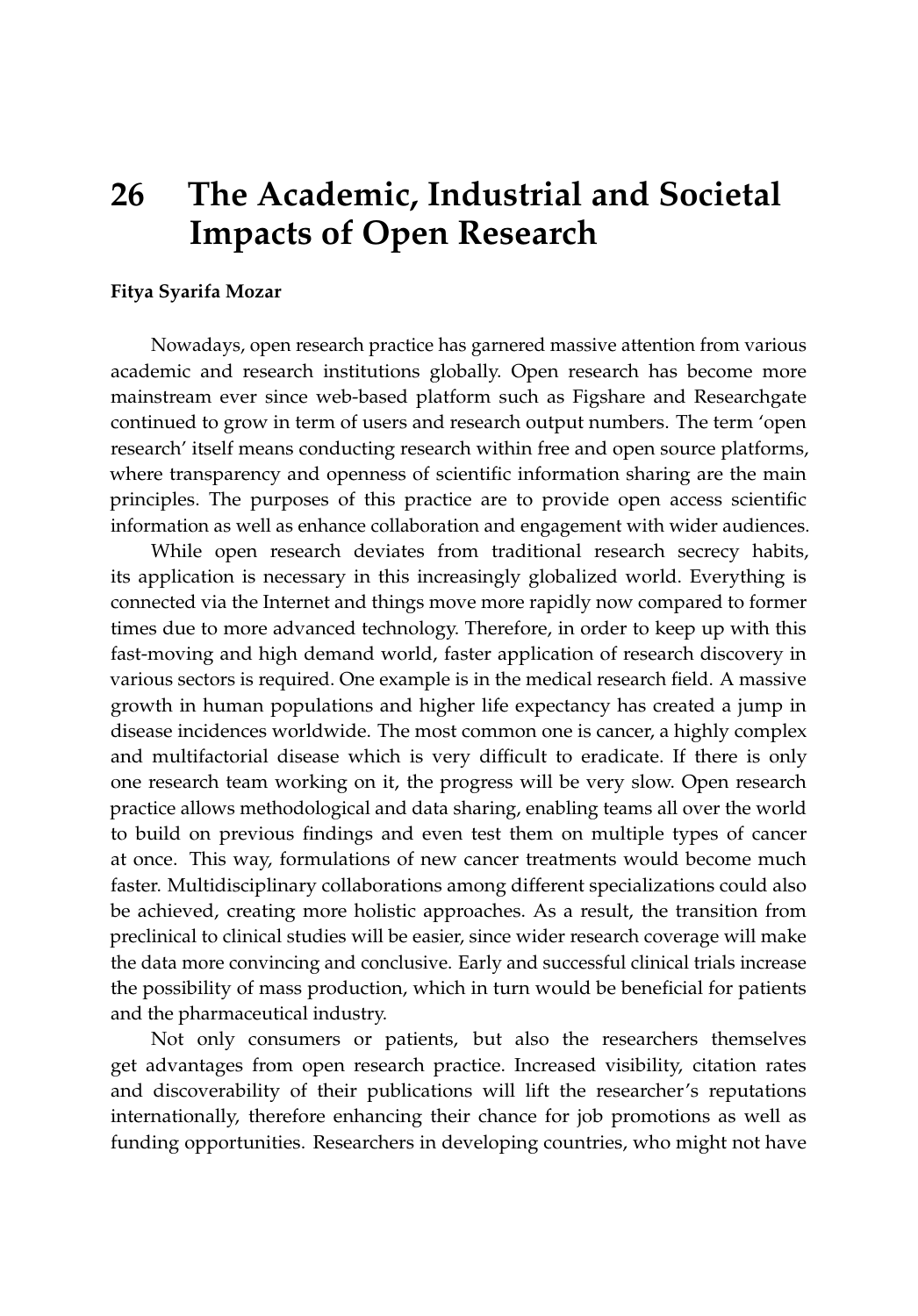enough funding to subscribe to high impact journals can also participate and contribute to the project. Starting from 2017, many organizations such as the Wellcome Trust, Medical Research Council (MRC) and National Institutes of Health (NIH) accept preprint submissions for grant applications. Moreover, in the same year, the European Commission published guidelines entitled "Evaluation of Research Careers fully acknowledging Open Science Practices" [\[1\]](#page-2-0), indicating increased demand for open research in science community worldwide. Soon, reproducibility and open science will become standard practice and hold a more important role for scientist career advancement.

The impact of open research could also be felt by the wider community, given that much taxpayer money is used to fund government research grant. The public health field is one of the key areas in community-based research, where the implementation of multi-sectoral public policies is one of its objectives. Open research practice could easily influence policymaker's decision-making processes due to faster online data sharing and accessibility. This could be highly beneficial during a disease outbreak, which requires faster intervention.

In fact, open research is not a totally new thing in science, technology, engineering and mathematics (STEM). Platforms such as arXiv and bioRxiv have already existed for several years, providing preprint sharing options in topics including physics, mathematics and computer science. Feedback from other readers could help improve manuscript quality and also ensure originality of the research ideas. Additionally, digital object identifiers (DOI) assigned to each manuscript would facilitate citation of preprints, even before the peer review process.

I think it is important to integrate science in daily life, where citizens could participate and produce their own research project. Web-based service such as Crowdcrafting open the opportunity for citizens to contribute intellectually to others' research projects, share resources and opinions, even starting their own projects. All services are 100% free, permitting people from various backgrounds to join. By bringing science to people, we could encourage critical thinking and an innovative mentality in young generations.

Last but not least, industry participation is a key link for research promotion and mass production. In order to manage research data at industrial scales, big data analysis skills hold a vital role. Besides, legal issues involving Intellectual Property (IP), licensing agreements, and state policies also should be taken into account from the beginning of collaborations between scientists and industry. Those abovementioned data science and science policy fields will be desirable career alternatives for STEM graduates with the growing importance of open science.